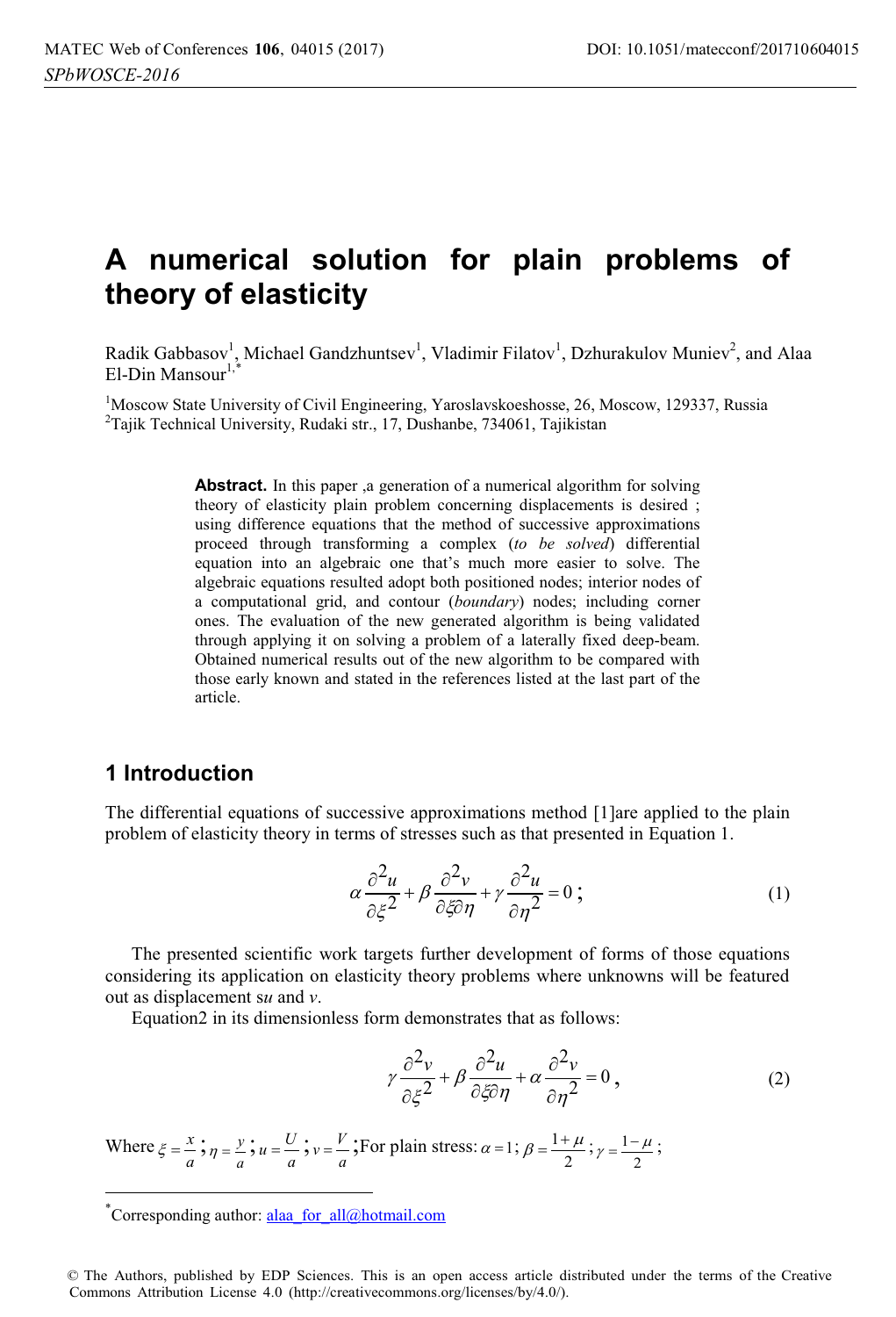For plain strain:  $\alpha = 1$ ;  $\beta = \frac{11}{2}$  $\beta = \frac{1 + \mu_1}{2}$ ;  $\gamma = \frac{1 - \mu_1}{2}$  $\gamma = \frac{1 - \mu_1}{2};$ μ  $\mu_1 = \frac{\mu}{1 - \mu}$ ;Where  $\alpha$  - a characteristic size;  $\mu$  -

Poisson's ratio.

### **2 In Details**

Obtaining the approximated differential Equation 2, a down stated difference terming of Equation1 could be written as Equation 3 [2]:

$$
(c\alpha + b\gamma)u_{i-1,j-1} + 2(5c\alpha - b\gamma)u_{i-1,j} + (c\alpha + b\gamma)u_{i-1,j+1} -- 2(c\alpha - 5b\gamma)u_{i,j-1} - 20(c\alpha + b\gamma)u_{i,j} - 2(c\alpha - 5b\gamma)u_{i,j+1} ++ (c\alpha + b\gamma)u_{i+1,j-1} + 2(5c\alpha - b\gamma)u_{i+1,j} + (c\alpha + b\gamma)u_{i+1,j+1} + (3)+ 3\beta \left(v_{i-1,j-1} - v_{i-1,j+1} - v_{i+1,j-1} + v_{i+1,j+1}\right) = 0.
$$

Similar way, we can obtainEquation 3 for v approximating the differential Equation 2; Replacing its terms u, v,  $\alpha$ ,  $\gamma$ , respectively with v, u,  $\gamma$ ,  $\alpha$ .

This above generated pair of equations Equation 3 and Equation 3'; enables us to calculate u and v, if the contour (boundary or edge) displacements are specified. If stresses are specified on sides contour nodes (points), additional differential equations for other edges (upper & lower) and corner nodes are necessary to be obtained as well , so; let us write the relation between the stresses and displacements (in its dimensionless form) for plane stresses case as follows:

$$
\sigma^{\xi} = \frac{1}{1 - \mu^2} \left( \frac{\partial u}{\partial \xi} + \mu \frac{\partial v}{\partial \eta} \right);
$$
\n(4)

$$
\sigma^{\eta} = \frac{1}{1 - \mu^2} \left( \mu \frac{\partial u}{\partial \xi} + \frac{\partial v}{\partial \eta} \right);
$$
 (5)

$$
\tau^{\xi\eta} = \frac{1}{2(1+\mu)} \left( \frac{\partial u}{\partial \eta} + \mu \frac{\partial v}{\partial \xi} \right),\tag{6}
$$

Where *E*  $\sigma^{\xi} = \frac{\sigma_x}{E}; \quad \sigma^{\eta} = \frac{\eta}{E}$ 

The right hand sides of the equations set Equation4-6 represents the first derivatives of displacements. The differential expressions for these derivatives are obtained the same fashion as Equation 3. Consequently, for upper edge nodes:

.

 $\sigma^{\eta} = \frac{\sigma_y}{E}$ ,  $\tau^{\xi \eta} = \frac{\tau_{xy}}{E}$ 

 $\tau^{\xi \eta} = \frac{\tau_{xy}}{\pi}$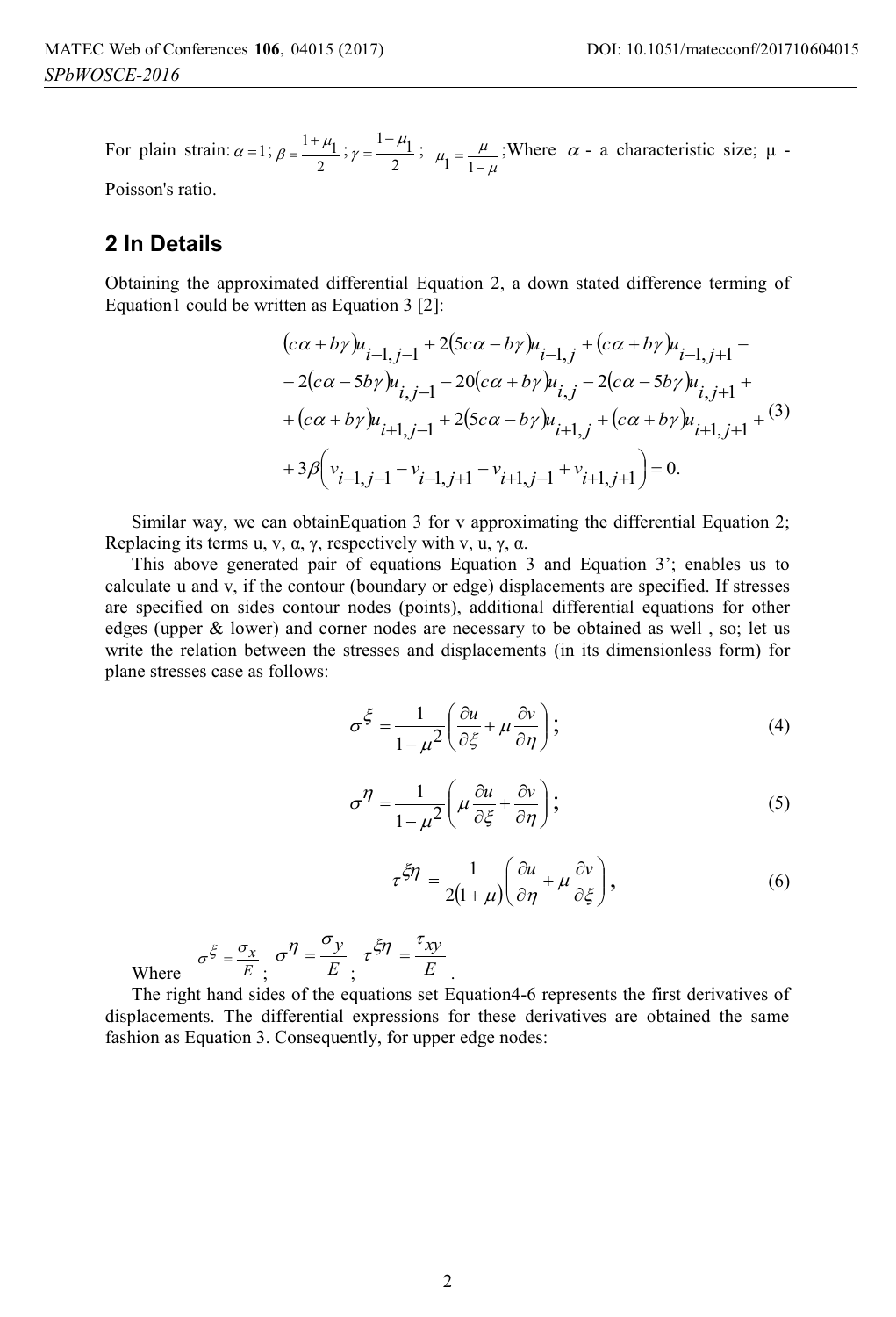$$
\left(\frac{\partial u}{\partial \xi}\right)_{i,j} = \frac{1}{4h(5c\alpha + b\gamma)} \left[ (c\alpha + 7b\gamma)u_{i,j-1} - 20(c\alpha + b\gamma)u_{i,j} + (c\alpha + 7b\gamma)u_{i,j+1} - 2(c\alpha - 3b\gamma)u_{i+1,j-1} + 4(5c\alpha - b\gamma)u_{i+1,j} - (7) - 2(c\alpha - 3b\gamma)u_{i+1,j+1} + (c\alpha - b\gamma)u_{i+2,j-1} + (c\alpha - b\gamma)u_{i+2,j+1} + (b\alpha - b\gamma)u_{i+2,j-1} - b\gamma u_{i+2,j+1} + (c\alpha - b\gamma)u_{i+2,j+1} - b\gamma u_{i+2,j-1} - b\gamma u_{i+2,j+1} \right]
$$
\n
$$
\left(\frac{\partial u}{\partial \eta}\right)_{i,j} = \frac{1}{36h\gamma} \left[ -6(c\alpha + 3b\gamma)u_{i,j-1} - u_{i,j+1} + 12c\alpha(u_{i+1,j-1} - u_{i+1,j+1}) - -6c\alpha(u_{i+2,j-1} - u_{i+2,j+1}) - \beta(13v_{i,j-1} - 26v_{i,j} + 13v_{i,j+1} - 4v_{i+1,j-1} + 28v_{i+1,j} - 14v_{i+1,j+1} + v_{i+2,j-1} - 2v_{i+2,j} + v_{i+2,j+1}) \right].
$$
\n(8)

In the equations Equation 3, Equation 7 and Equation 8;  $c = \frac{\tau}{h}$ ;  $b = \frac{h}{\tau}$ .

For дξ  $\frac{\partial v}{\partial x}$  and  $\partial \eta$  $\partial y$ , the equations generated the same way as Equation 7 and Equation 8;

replacing *u* with *v*, *v* with *u*, *α* with *γ*and*γ* with *α*.

For lower edge nodes; the above pair of equationsEquation7 and Equation 8is to be rewritten with appropriate replaced indices; thus, replacing дξ *u* , дξ  $\frac{\partial v}{\partial \rho}$  and  $\beta$  .

For left edge nodes, differential expressions for the first derivatives of *u* and *v* are to be generated from upper edge equations, adopting the following indices changes of *u* to *v*, *v* to *u*, *τ* to *h*, *h* to *τ* and finally *ξ* to *η*, *η* to *ξ*.

For right edge nodes, its equations are generated by proceeding necessary replacements of terms дξ *u* , дξ  $\frac{\partial v}{\partial x}$  and  $\beta$ ; the same way as before stated in left edge equations.

Consequently; the resulted equations of *u* and *v* derivatives together with the equations set Equation 4-6 are used to come out with the stress expressions for all edge nodes except for corner ones. Corner nodes equations can be driven as follows:

For upper-left corner node coordinated at (*i*, *j*), a differential equation expressing  $\partial \xi$  $\partial u$  could be reviewed as:

$$
\left(\frac{\partial u}{\partial \xi}\right)_{i,j} = \frac{1}{72\tau\alpha} \Big[ -(87c\alpha - 21b\gamma)u_{i,j} + 6(3c\alpha - 7b\gamma)u_{i,j+1} - 4(2c\alpha - 7b\gamma)u_{i,j+2} + 6(17c\alpha + 3b\gamma)u_{i+1,j} - 36(c\alpha + b\gamma)u_{i+1,j+1} + 6(c\alpha + 3b\gamma)u_{i+1,j+2} - 3(5c\alpha + b\gamma)u_{i+2,j} + 6(3c\alpha + b\gamma)u_{i+2,j+1} - 4(c\alpha + b\gamma)u_{i+2,j+2} - \beta(-50v_{i,j} + 58v_{i,j+1} - 8v_{i,j+2} + 58v_{i+1,j} - 68v_{i+1,j+1} + 10v_{i+1,j+2} - 8v_{i+2,j} + 10v_{i+2,j+1} - 2v_{i+2,j+2}) \Big].
$$
\n(9)

Other differential equations could be generated the same fashion.

For upper-right corner node, its equations are generated by proceeding replacements of the terms  $\partial v$ ,  $\partial u$  and  $\beta$  same way as before mentioned in upper-left corner node equations,  $\partial\eta$   $\partial\eta$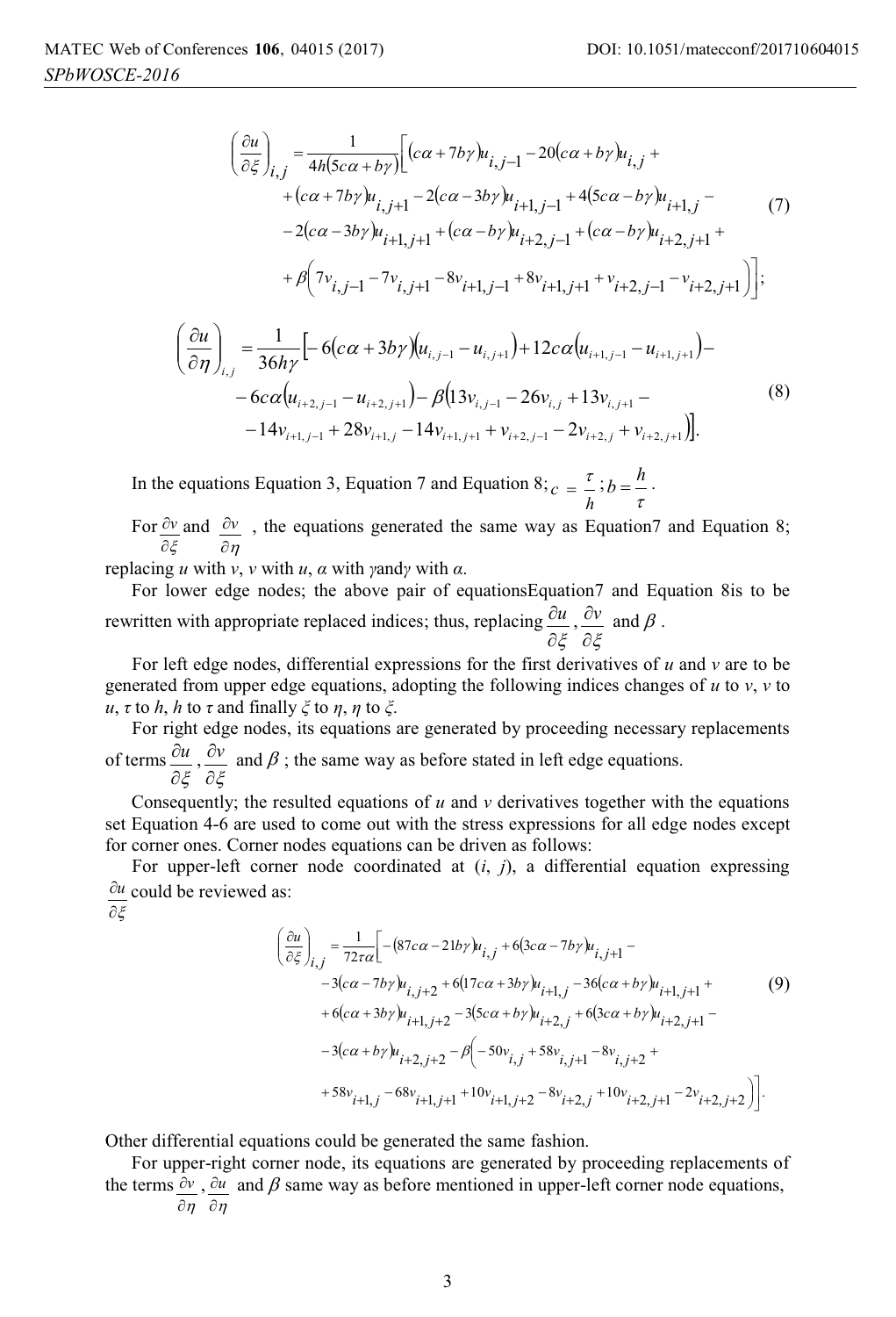adopting necessary indices changes.

Substituting the values of *u*, *v*at first derivatives of corners' nodes in the right hand sides of expressions  $\sigma^{\xi} + \sigma^{\xi\eta}$  and  $\sigma^{\eta} + \sigma^{\xi\eta}$  [the Equations set Equation 4-6], we can obtain a couple of differential equations determining *u* and *v* at each corner node.

Differential expressions for stress at an internal node within the integration area, located at  $(i, j)$  coordinates could be obtained the same way. The pair Equation 3, Equation 7 shows how  $\sigma_{i,j}^{\xi}$  and  $\sigma_{i,j}^{\eta}$  tobe expressed:

$$
\sigma_{i,j}^{\xi} = \frac{1}{1 - \mu^2} \Bigg[ -B_1 u_{i-1,j-1} - B_2 u_{i-1,j} - B_1 u_{i-1,j+1} + B_1 u_{i+1,j-1} +
$$
  
+ 
$$
B_2 u_{i+1,j} + B_1 u_{i+1,j+1} - B_3 \Big( v_{i-1,j-1} - v_{i-1,j+1} \Big) + (10)
$$
  
+ 
$$
B_4 \Big( v_{i,j-1} - v_{i,j+1} \Big) - B_3 \Big( v_{i+1,j-1} - v_{i+1,j+1} \Big) \Bigg];
$$
  

$$
\sigma_{i,j}^{\eta} = \frac{1}{1 - \mu^2} \Bigg[ -B_5 u_{i-1,j-1} - B_6 u_{i-1,j} - B_5 u_{i-1,j+1} + B_5 u_{i+1,j-1} +
$$
  
+ 
$$
B_6 u_{i+1,j} + B_5 u_{i+1,j+1} - B_7 \Big( v_{i-1,j-1} - v_{i-1,j+1} \Big) + (11)
$$
  
+ 
$$
B_8 \Big( v_{i,j-1} - v_{i,j+1} \Big) - B_7 \Big( v_{i+1,j-1} - v_{i+1,j+1} \Big) \Bigg],
$$
  

$$
\frac{b\gamma}{\xi} + \mu \frac{\beta}{\xi}, \beta_2 = \frac{3c\alpha - 2b\gamma}{\xi} - \mu \frac{\beta}{\xi}, \beta_3 = \frac{\beta}{\xi} + \mu \frac{c\gamma}{\xi},
$$

Where 
$$
B_1 = \frac{b\gamma}{6\tau\alpha} + \mu \frac{\beta}{6h\alpha}
$$
;  $B_2 = \frac{3c\alpha - 2b\gamma}{6\tau\alpha} - \mu \frac{\beta}{3h\alpha}$ ;  $B_3 = \frac{\beta}{6\tau\alpha} + \mu \frac{c\gamma}{6h\alpha}$ ;   
\n $B_4 = \frac{\beta}{3\tau\alpha} + \mu \frac{2c\alpha - 3b\gamma}{6h\alpha}$ ;  $B_5 = \mu \frac{b\gamma}{6\tau\alpha} + \frac{\beta}{6h\alpha}$ ;  $B_6 = \mu \frac{3c\alpha - 2b\gamma}{6\tau\alpha} - \frac{\beta}{3h\alpha}$ ;   
\n $B_7 = \mu \frac{\beta}{6\tau\alpha} + \frac{c\gamma}{6h\alpha}$ ;  $B_8 = \mu \frac{\beta}{3\tau\alpha} + \frac{2c\alpha - 3b\gamma}{6h\alpha}$ .

In means of evaluation for the pervious obtained innovated algorithm of equations; a problem of a deep-beam rigidly fixed on its right & left sides (an unreleased moment connection) which is uniformly line - loaded on its top Figure 1had been tested [3,4] based on resulted deformations, stresses values that areshown in Table 1compared to other stresses values out of different solution methods ; considering( $\mu$ =1/6).



**Fig. 1.**Shows the nodes grid over the deep-beam problem understudy.